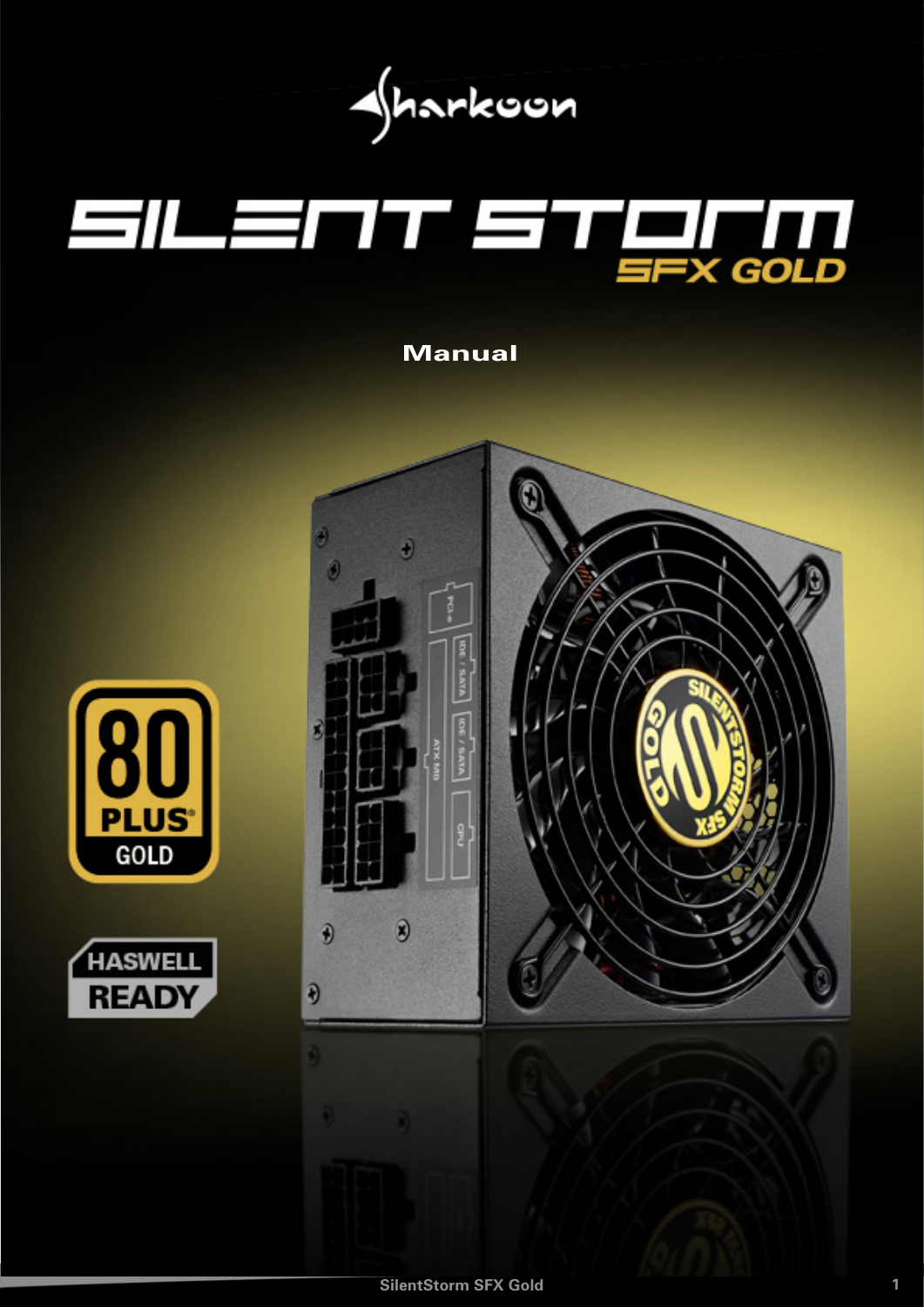<span id="page-1-0"></span> $\sqrt{h}$ arkoon

# **Table of Contents**

|                     | 1. Features                                                | 3                       |  |  |
|---------------------|------------------------------------------------------------|-------------------------|--|--|
|                     | 2. Specifications                                          | 4                       |  |  |
|                     | 2.1 Overview                                               | 4                       |  |  |
|                     | 2.2 Mains voltage and protective functions                 | $\overline{\mathbf{4}}$ |  |  |
|                     | 2.3 Safety standards                                       | 5                       |  |  |
|                     | 2.4 Guarantee period                                       | 5                       |  |  |
| 3. Package contents |                                                            |                         |  |  |
|                     | 4. The modular system of the power supply                  | 7                       |  |  |
|                     | 4.1 The terminals on the power supply                      | 7                       |  |  |
|                     | 4.2 The modular cables                                     | $\overline{7}$          |  |  |
|                     | 4.3 Cable lengths                                          | 8                       |  |  |
|                     | <b>5. Installation</b>                                     | 9                       |  |  |
|                     | 5.1 Installing the power supply into a PC case             | 9                       |  |  |
|                     | 5.2 Connecting mainboard and graphics card(s)              | 10                      |  |  |
|                     | 5.3 Connecting optical drives and other peripheral devices | 11                      |  |  |
|                     | 5.4 Connecting the cables to the power supply              | 12                      |  |  |
|                     | 5.5 Checking all connections                               | 12                      |  |  |
|                     | 6. Troubleshooting                                         | 12                      |  |  |

 $\overline{\phantom{a}}$ z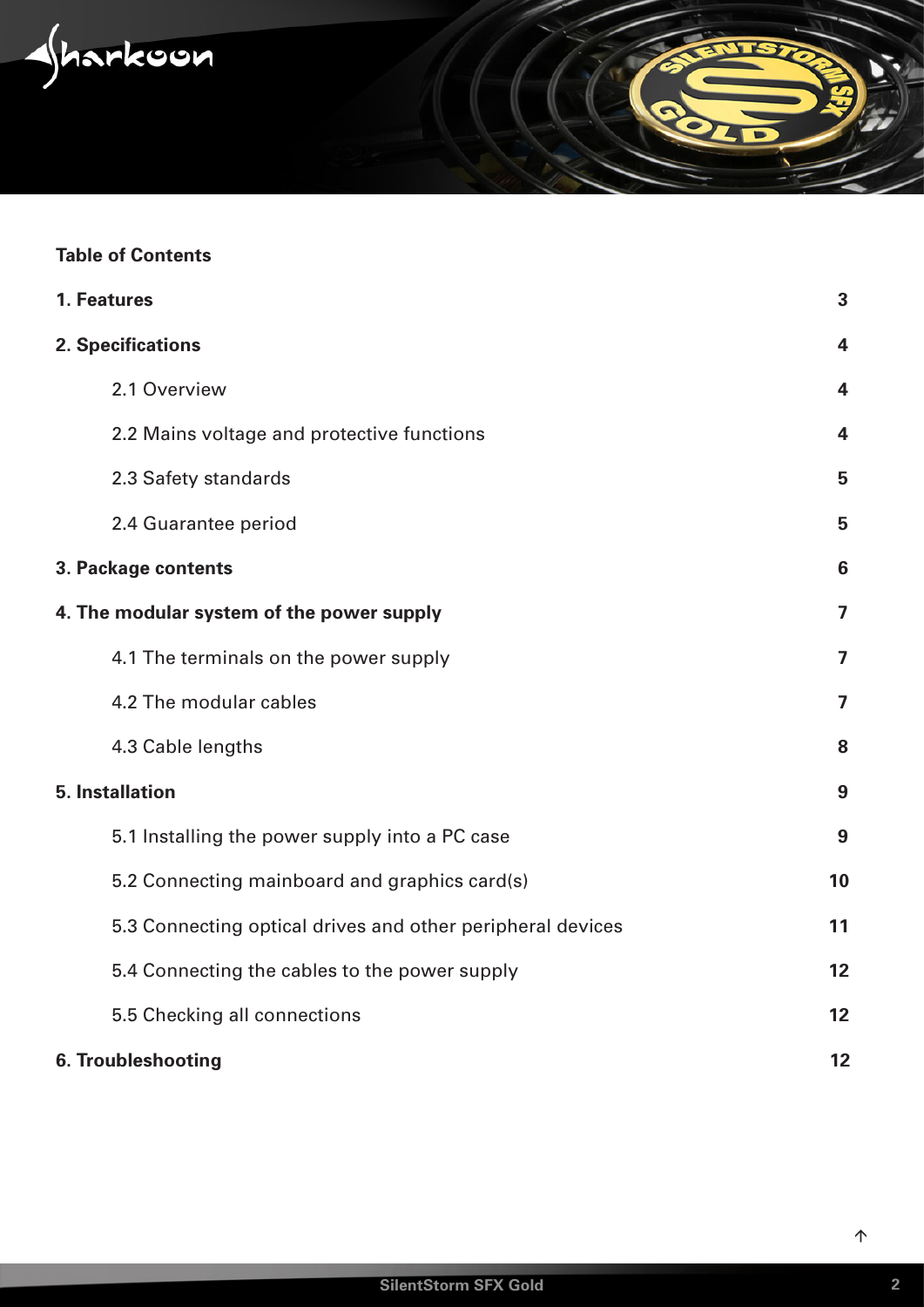<span id="page-2-0"></span>

Dear Customer,

Congratulations and thank you for your purchase of this high-quality SHARKOON product. To ensure a long service life, and full functionality of the product, we recommend that you read this manual thoroughly.

We hope you enjoy our product! **SHARKOON Technologies**

# **1. Features**

| CPU:                             | Supports Intel Haswell CPUs.                                                                                                                                           |  |  |
|----------------------------------|------------------------------------------------------------------------------------------------------------------------------------------------------------------------|--|--|
| <b>High Energy Efficiency:</b>   | This power supply is "80 PLUS Gold" certified and meets all requirements with<br>an efficiency of at least 90% under 50% load and 87% under both 20% and 100%<br>load. |  |  |
| <b>Cable Management:</b>         | This power supply is equipped with a fully modular cable system. Thus the only<br>cables used are those that are needed.                                               |  |  |
| Guarantee:                       | 3 year guarantee.                                                                                                                                                      |  |  |
| <b>PCIe Connectors:</b>          | This power supply is equipped with two 6+2-pin PCIe connectors.                                                                                                        |  |  |
| <b>120 mm Fan:</b>               | Operating noise is effectively reduced due to the 120 mm fan.                                                                                                          |  |  |
| <b>Environmentally Friendly:</b> | Certified to current energy and environmental standards.                                                                                                               |  |  |

# **Warning**



**To prevent the risk of electric shock, do not open the power supply case. No user-exchangeable parts are inside. Refer service and maintenance to authorized SHARKOON personnel. Guarantee is void under unauthorized attempt to open the power supply housing. Suitable for indoor or office use only. Keep the power supply away from humidity!**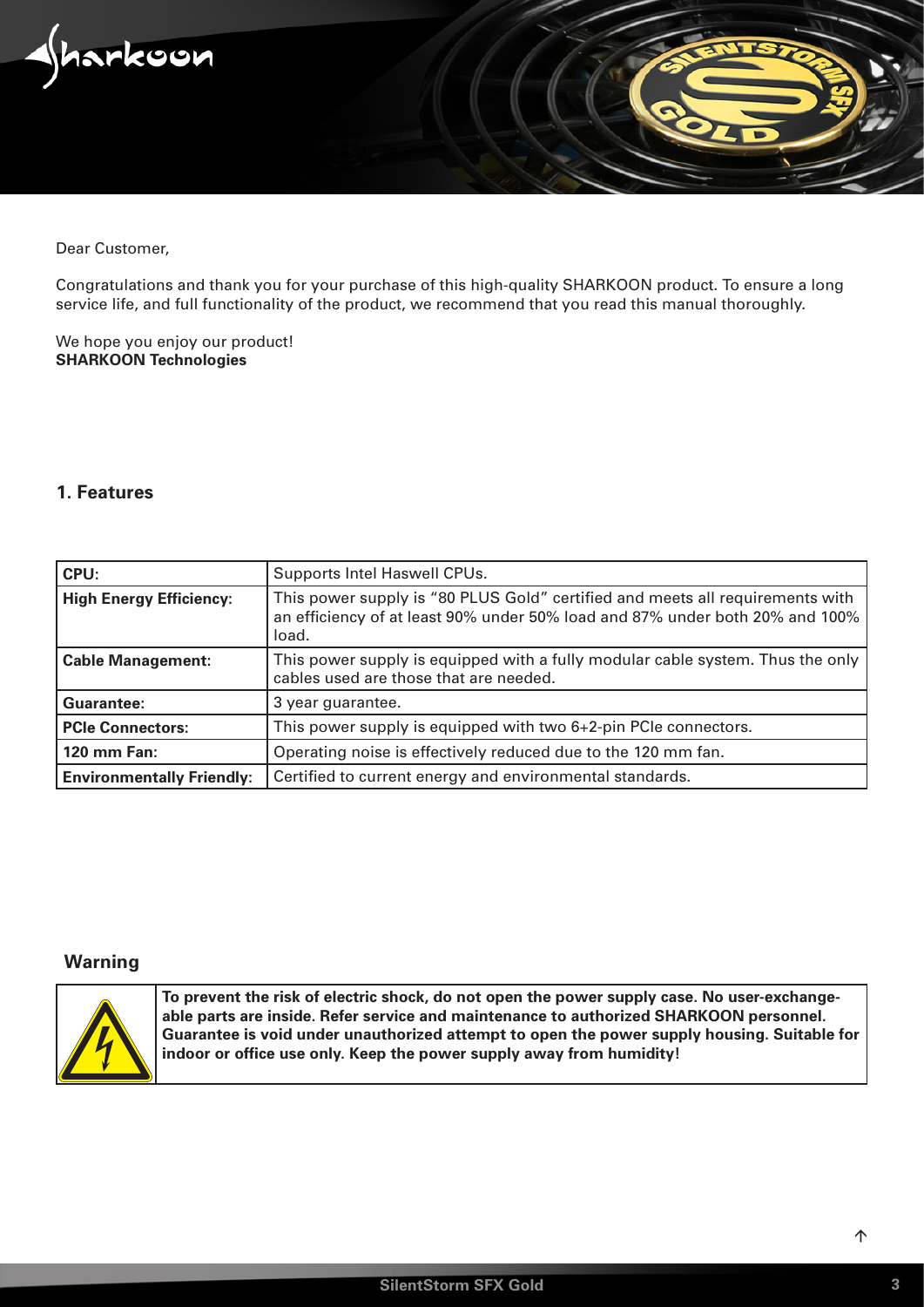<span id="page-3-0"></span>narkoon

## **2. Specifications**

# **2.1 Overview**

| Model No.           | <b>SilentStorm SFX 500 Gold</b> |          |         |              |          |  |  |
|---------------------|---------------------------------|----------|---------|--------------|----------|--|--|
| Input (AC)          | Input voltage                   |          | Current | Frequency    |          |  |  |
|                     | $100 - 240$ V                   |          | 7 A     | $50 - 60$ Hz |          |  |  |
| Output (DC)         | $+5V$                           | $+3.3$ V | $+12V$  | $-12V$       | $+5$ Vsb |  |  |
| Max. Output Current | 20A                             | 20A      | 40 A    | 0.3A         | 3A       |  |  |
| Max. Combined Power | 105 W                           |          | 480 W   | 3.6 W        | 15 W     |  |  |
| <b>Total Power</b>  | 500 W                           |          |         |              |          |  |  |

# **2.2 Mains voltage and protective functions**

This power supply works with 100 to 240 V (50/60 Hz) and is equipped with the following protective functions:

1. Over Current Protection (OCP)

Over Current Protection: If a voltage rail draws in more electricity to the power supply than the specifications allow, the power supply will switch off.

2. Over Temperature Protection (OTP)

Over Temperature Protection: The overheat protection circuit switches off the power supply to protect the electronics from damage when excessive heat is detected.

3. Over Power Protection (OPP)

Over Power Protection: Turns off the power supply when more power than allowed is being delivered to the system, thus protecting the electronics from damage.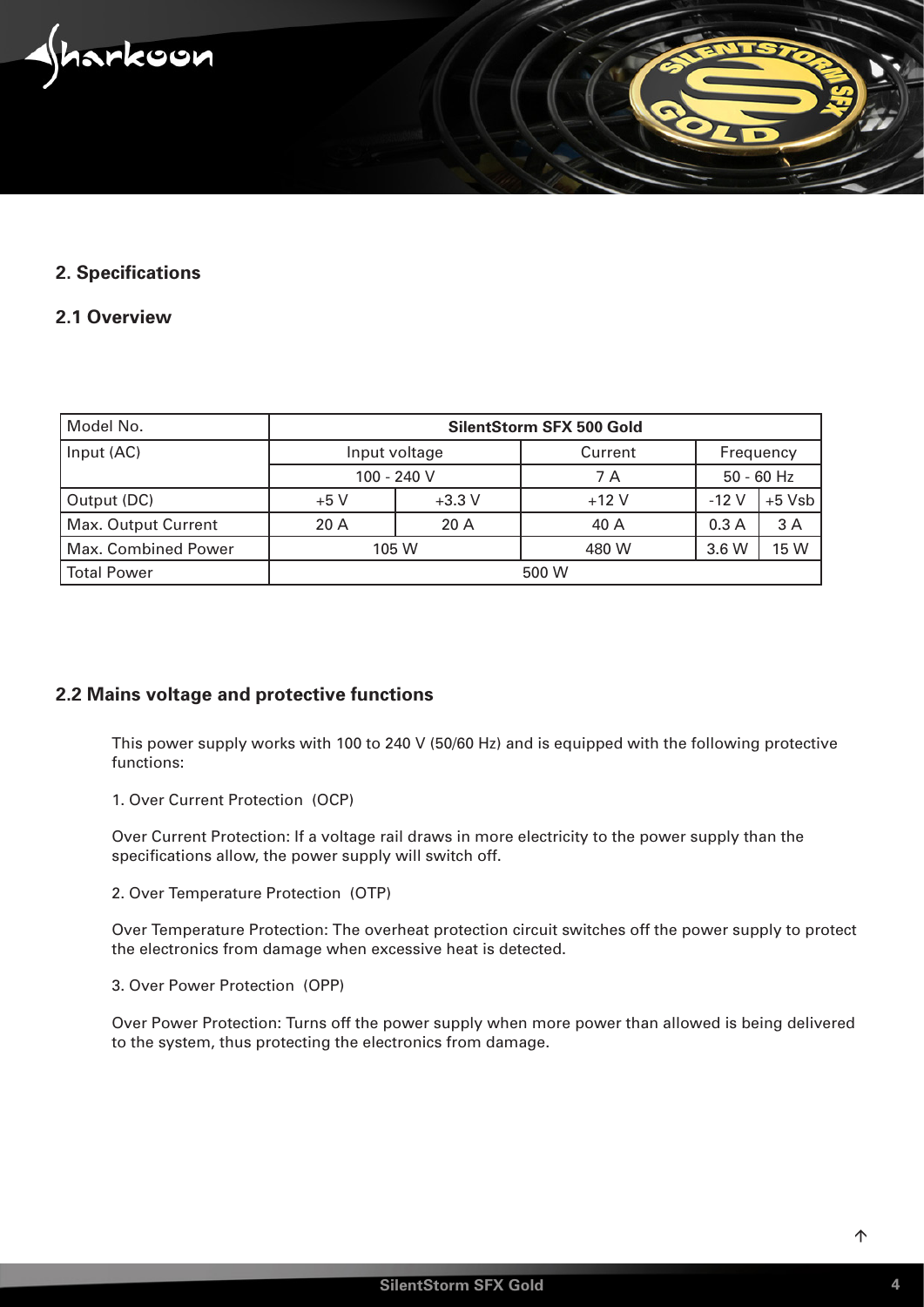<span id="page-4-0"></span>

4. Over Voltage Protection (OVP)

Over Voltage Protection: This function protects against excessive voltage, preventing damage to the PC by switching off the power supply during a surge.

5. Under Voltage Protection (UVP)

Under Voltage Protection: If the power supply falls below a fixed number of the minimum voltage it will switch off automatically.

6. Short Circuit Protection (SCP)

Short Circuit Protection: Should a short circuit occur with your PC, the SCP function switches off the power supply and protects the electronics from damage.

# **2.3 Safety standards**

Our power supply is certified to comply with CE, FCC, CB, BSMI and C-TICK regulations.

### **2.4 Guarantee period**

For this power supply we provide a 3 year guarantee.

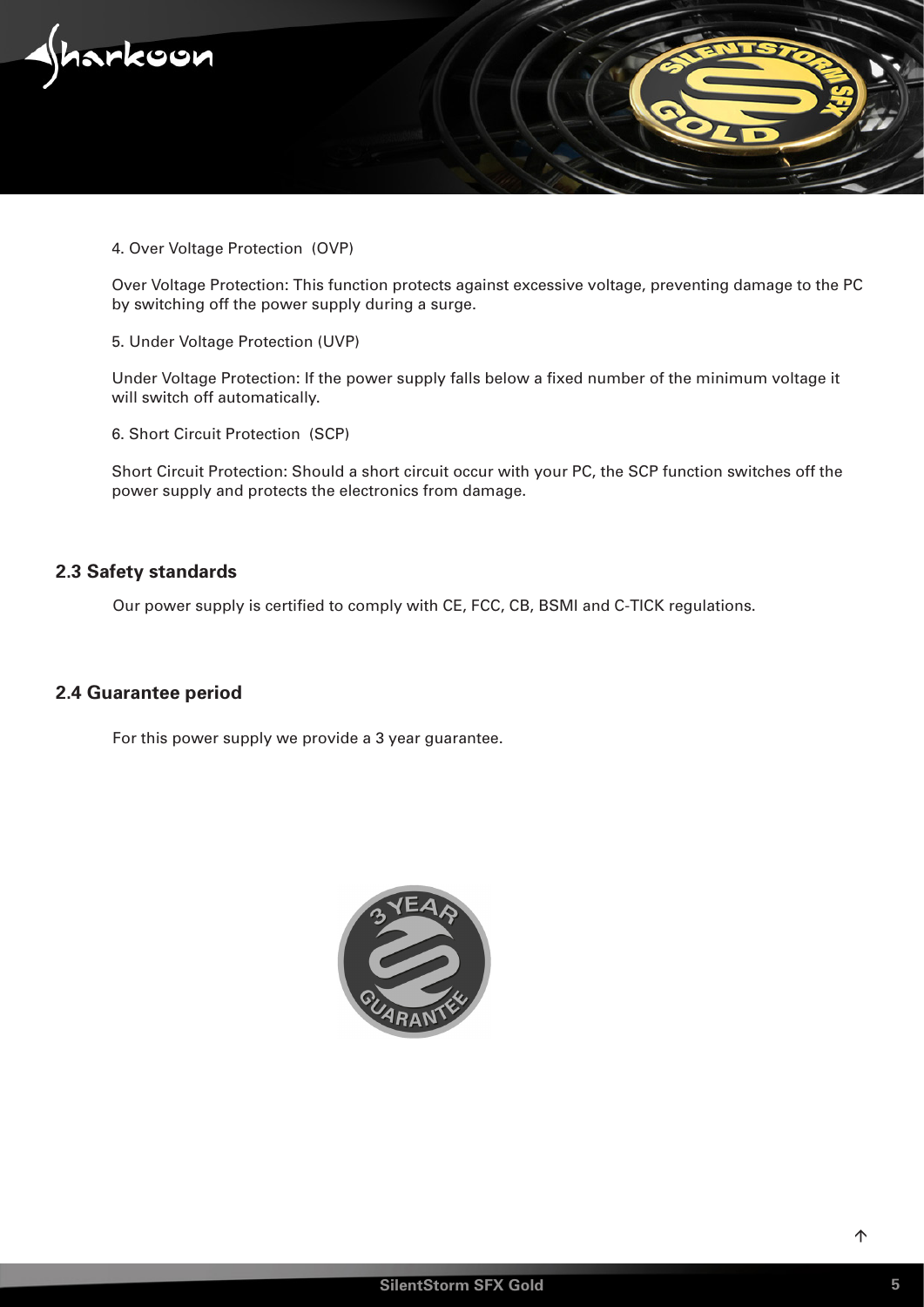<span id="page-5-0"></span>

# **3. Package contents**

- (A) SilentStorm SFX Gold
- (B) Power cable
- (C) Cable bag
- (D) Set of mounting screws
- (E) Cable ties
- (F) ATX bracket
- (G) Instructions
- (H) Set of modular cables:
	- 1x 20+4-pin mainboard connector 1x 4+4-pin CPU power connector 2x 6+2-pin PCIe connectors 4x SATA power connectors 2x 4-pin IDE power connectors 1x Floppy power connector



Note:

If you are missing any of the items listed above, please contact our customer service immediately: support@sharkoon.com (Germany and Europe) support@sharkoon.com.tw (international)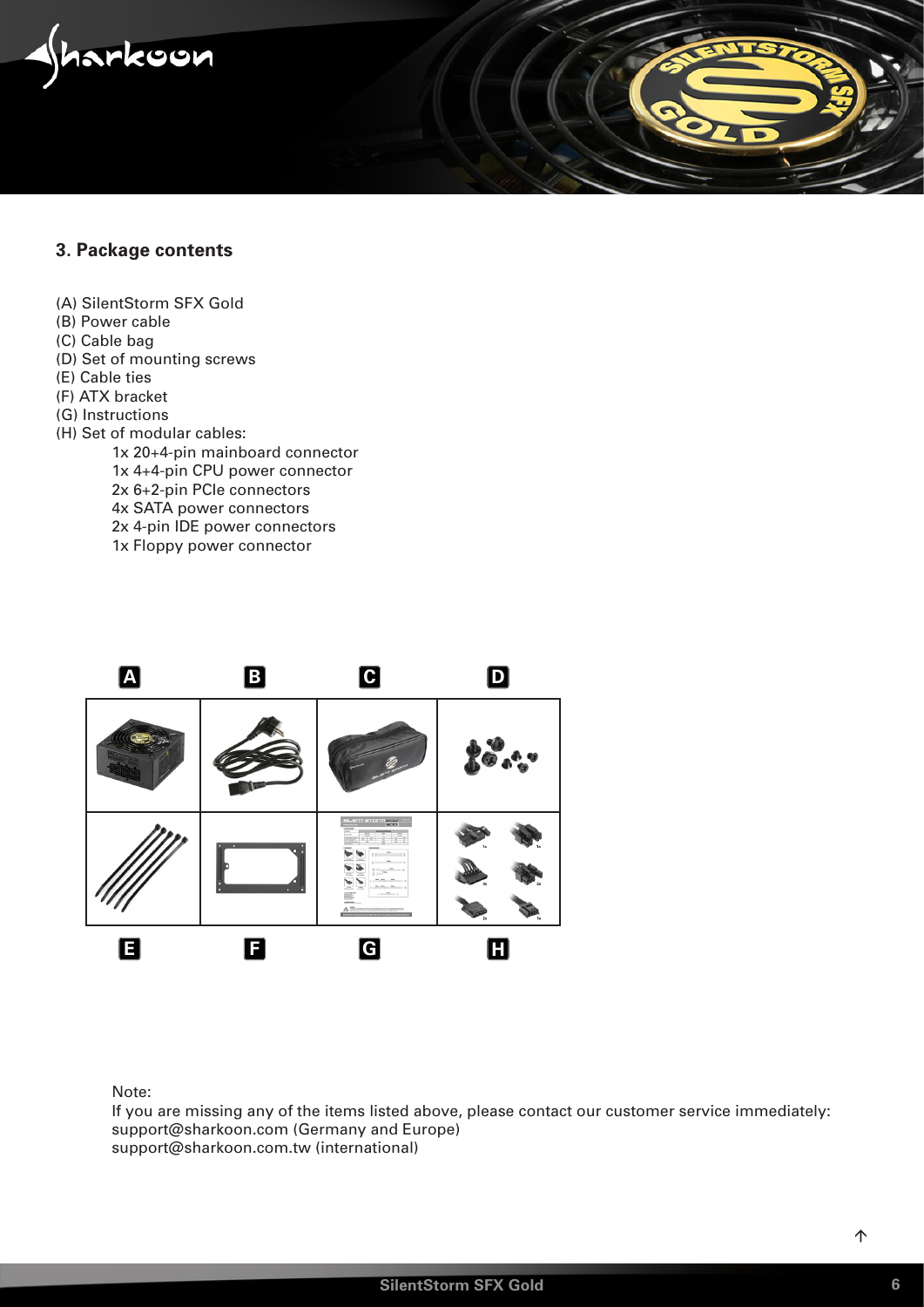<span id="page-6-0"></span>

# **4. The modular system of the power supply**

A special feature for the connection of peripheral devices is the so-called cable management. Thanks to this modular system only the required cables needed for the installation of components are used thus keeping the case tidy and optimizing the airflow within.

# **4.1 The terminals on the power supply**



# **4.2 The modular cables**













1x 20+4-pin power connector

2x 6+2-pin PCIe connectors

1x 4+4-pin CPU power connectors

4x SATA power connectors

 $2x$  4-pin IDE power connectors

1x Floppy power connector

### Attention!

Be advised that only the supplied cable set is allowed for use! The use of other cables (e.g. cables from older power supply series) can cause a defect!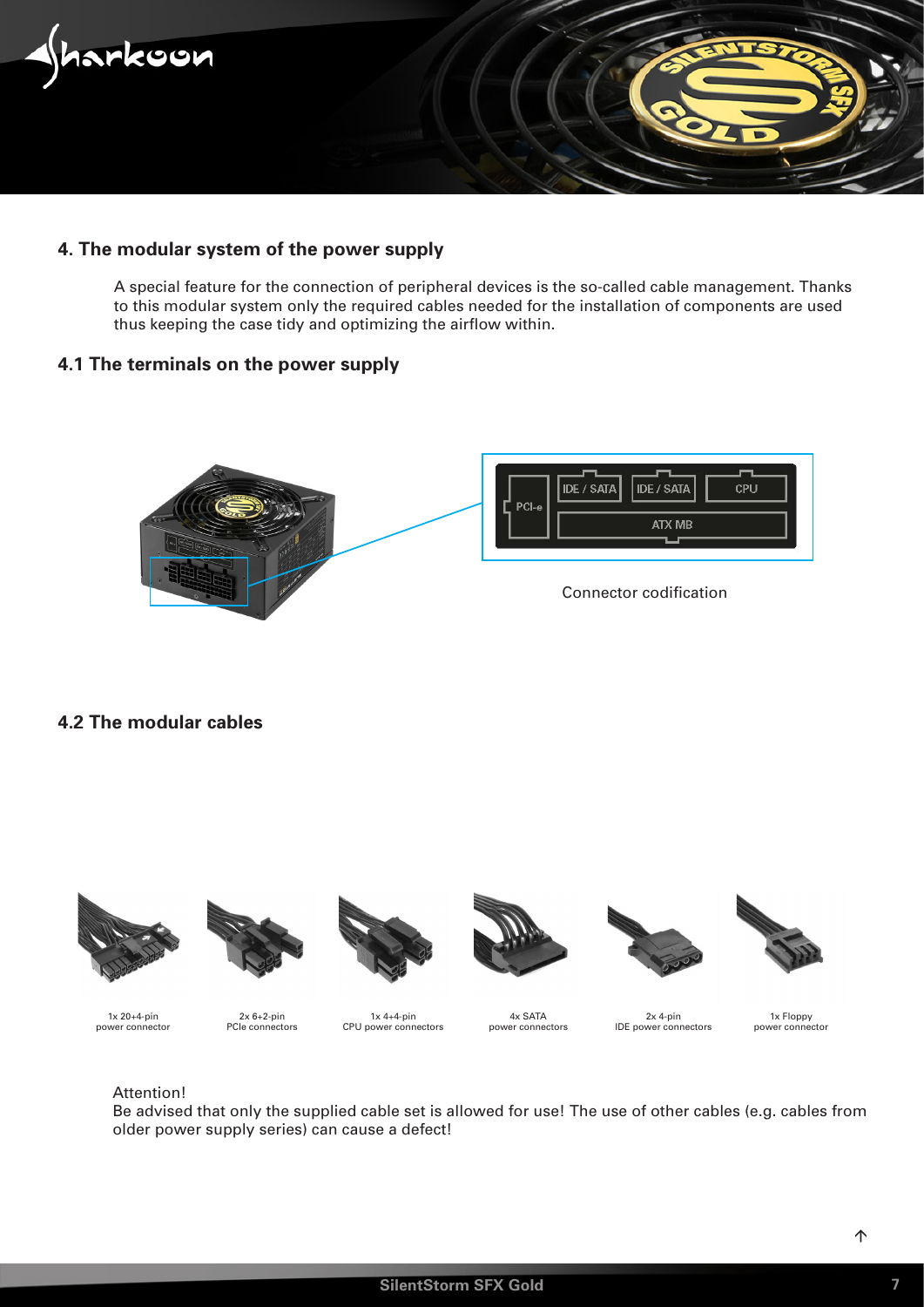<span id="page-7-0"></span>

**4.3 Cable lengths**

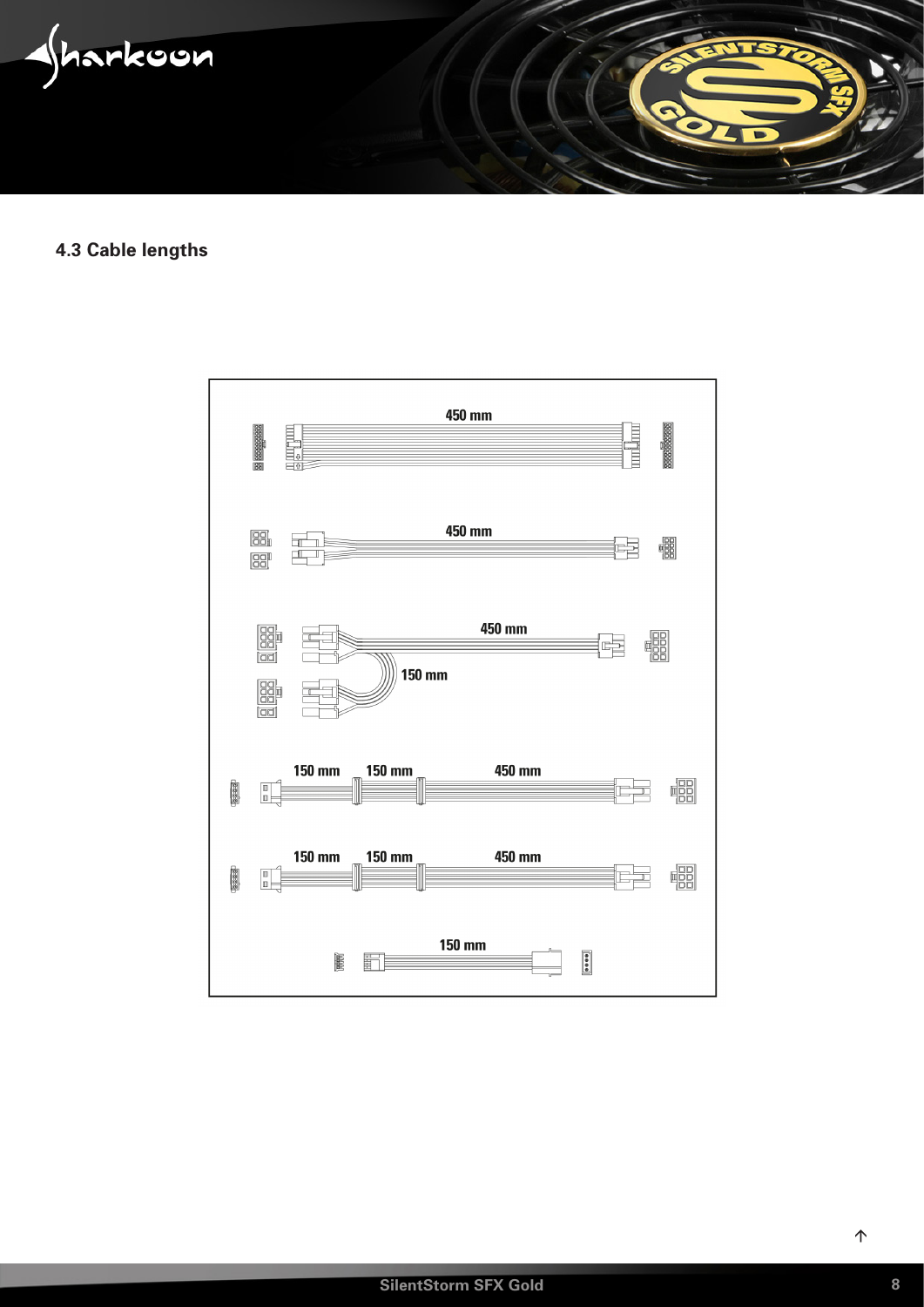<span id="page-8-0"></span>

# **5. Installation**

If installing into an empty PC case please continue to section 5.1. If a power supply has already been installed, remove it first from the case. To do so proceed as follows:

1. Switch off your PC. Disconnect the power cable from the wall outlet and your power supply. Unplug all cables connected to the PC case (e.g. keyboard, mouse, etc.).

2. Open the PC case (for additional information refer to the PC case's manual).

3. Disconnect all cable connections between the power supply and other PC components (e.g. mainboard, HDDs, drives, fans, etc.).

4. Remove the mounting screws connecting the power supply to the PC case and carefully remove the power supply from the case.

### **5.1 Installing the power supply into the PC case**

1. Insert the power supply into the PC case and place it against the power supply bracket.

2. Attach the power supply from the outside of the case using the provided screws. Ensure that the fan and air vents of the built-in power supply are not covered.

3. If installing the power supply into an ATX case, please use the included ATX bracket (see 3). Attach the ATX bracket to the power supply using the supplied screws. The SFX power supply can then be screwed to the ATX case.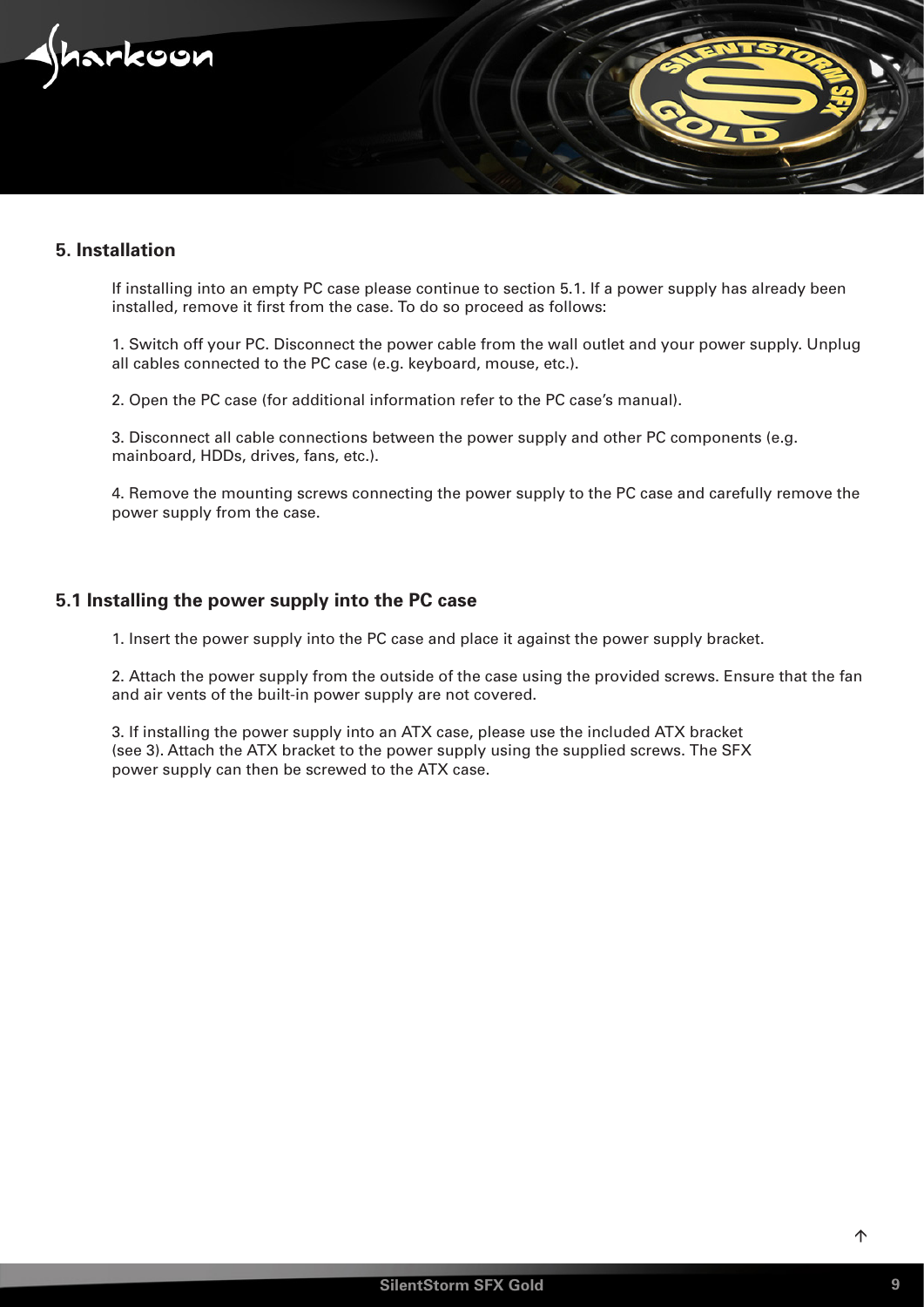<span id="page-9-0"></span>

# **5.2 Connecting the mainboard and graphics card(s)**

1. Plug the ATX power connector (fig. 1) to the respective jack on the mainboard.





2. Plug the 4+4-pin CPU power connector (fig. 2) to the respective jack on the mainboard.



Fig. 2

Note:

The power connection of the mainboard depends on the vendor and may vary. For detailed information on how to establish the power connector please refer to your mainboard's manual.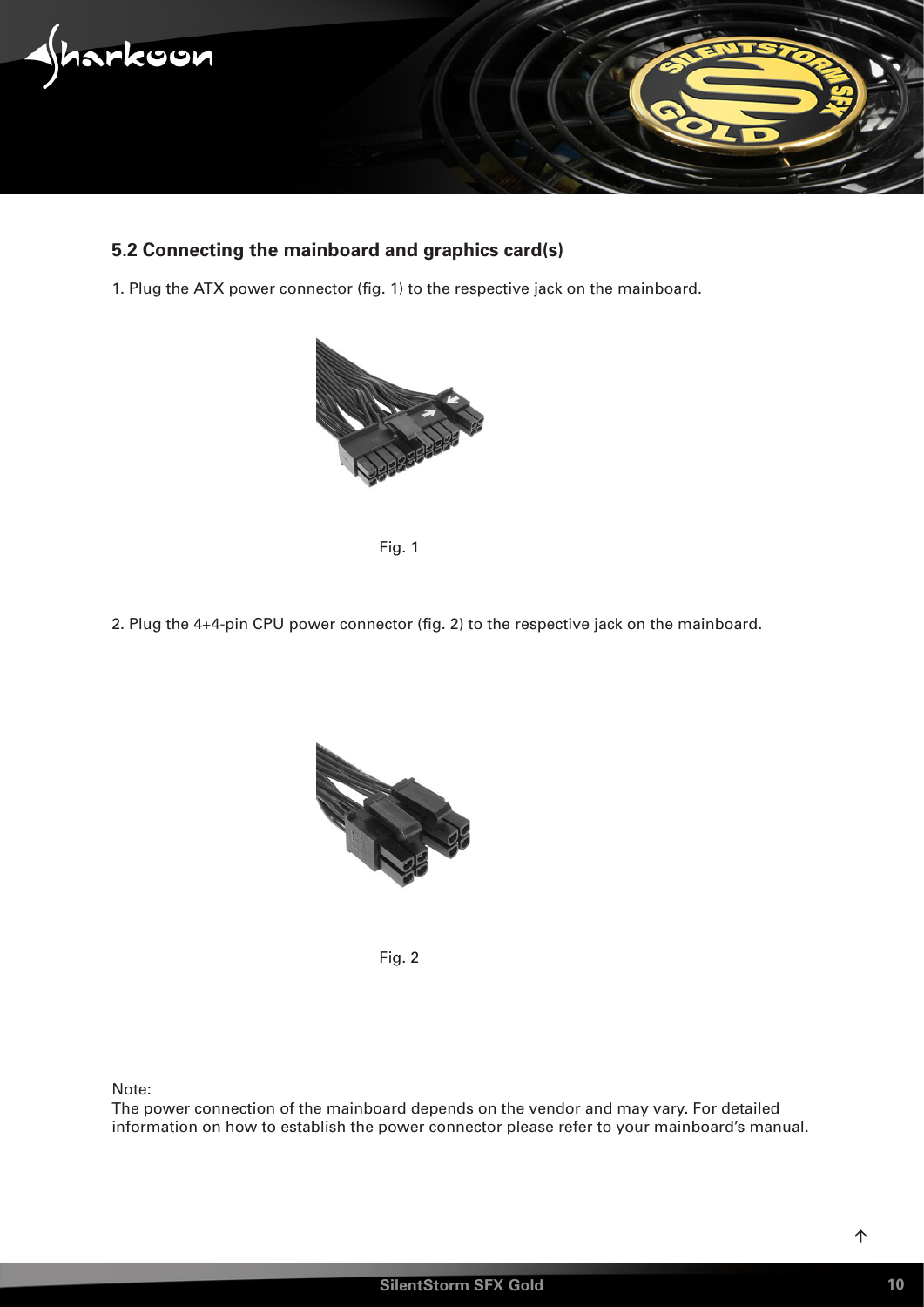<span id="page-10-0"></span>

3. Connect the 6+2-pin PCIe connector (fig. 3), if required, or additionally the second 6+2-pin PCIe connector with your graphics card(s).



Fig. 3

# **5.3 Connecting optical drives and other peripheral devices**

1. Connect the 4-pin IDE power connectors (fig. 4), SATA power connectors (fig. 5) or the Floppy power connector (fig. 6), as required, with the corresponding peripheral devices or drives.



Fig. 4 Fig. 5 Fig. 6

Note:

For additional information refer to the respective manuals of your drives and peripheral devices.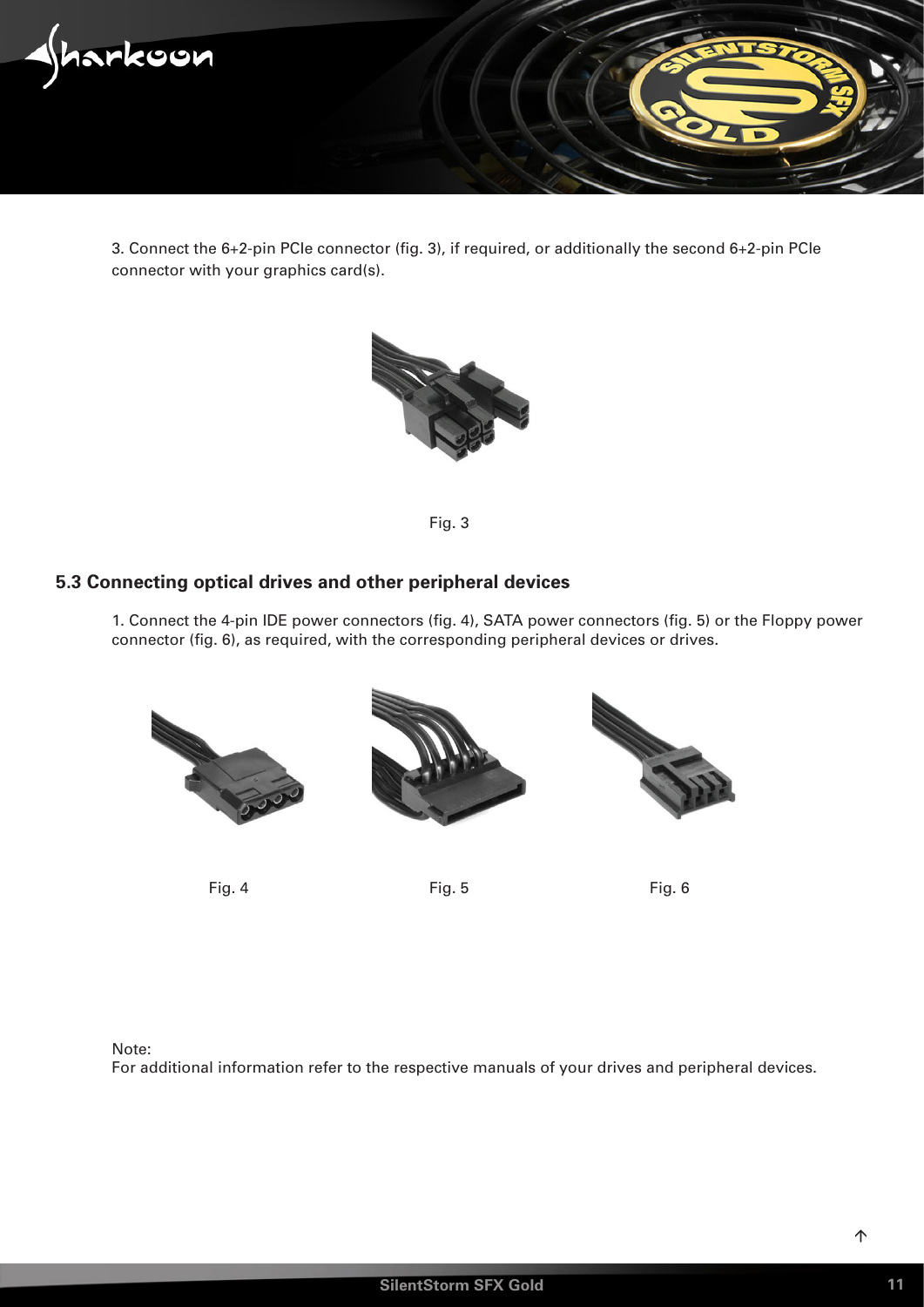<span id="page-11-0"></span>

# **5.4 Connecting the cables to the power supply**

Connect the modular cables to the power supply according to the connector coding (see above 4.1).

### **5.5 Checking all connections**

Ensure that all devices are properly connected, then connect the power supply cable with the power supply and a power outlet. Turn the power supply on using the on/off switch located on back. This completes the installation of the power supply.



### Power supply on/off switch

Note:

All connectors are fault-preventing designed to avoid misconnection. If you are unable to connect the male connector-to-female connector of the drive or peripheral, please check if both connectors are attached in the correct orientation. Do not force to plug the connectors within the incorrect orientation, nor modify any of the components, as this will damage the power supply and other hardware. SHARKOON guarantee does not cover damage cause by incorrect handling.

### **6. Troubleshooting**

If the power supply does not work properly, check the following:

1. Is the power cable correctly connected to a wall outlet and the power supply's power connector?

2. Ensure that the on/off switch is in the "I" position.

3. Check if the main power connector is correctly plugged to the mainboard.

4. Check if the power connectors are properly connected to the peripheral devices, in case the short circuit protection function was activated when switching on the power supply.

5. Turn the power switch "off" and then back "on" several times, with a minimum cycle of 5 seconds.

6. If the system still does not start, please contact support@sharkoon.com.